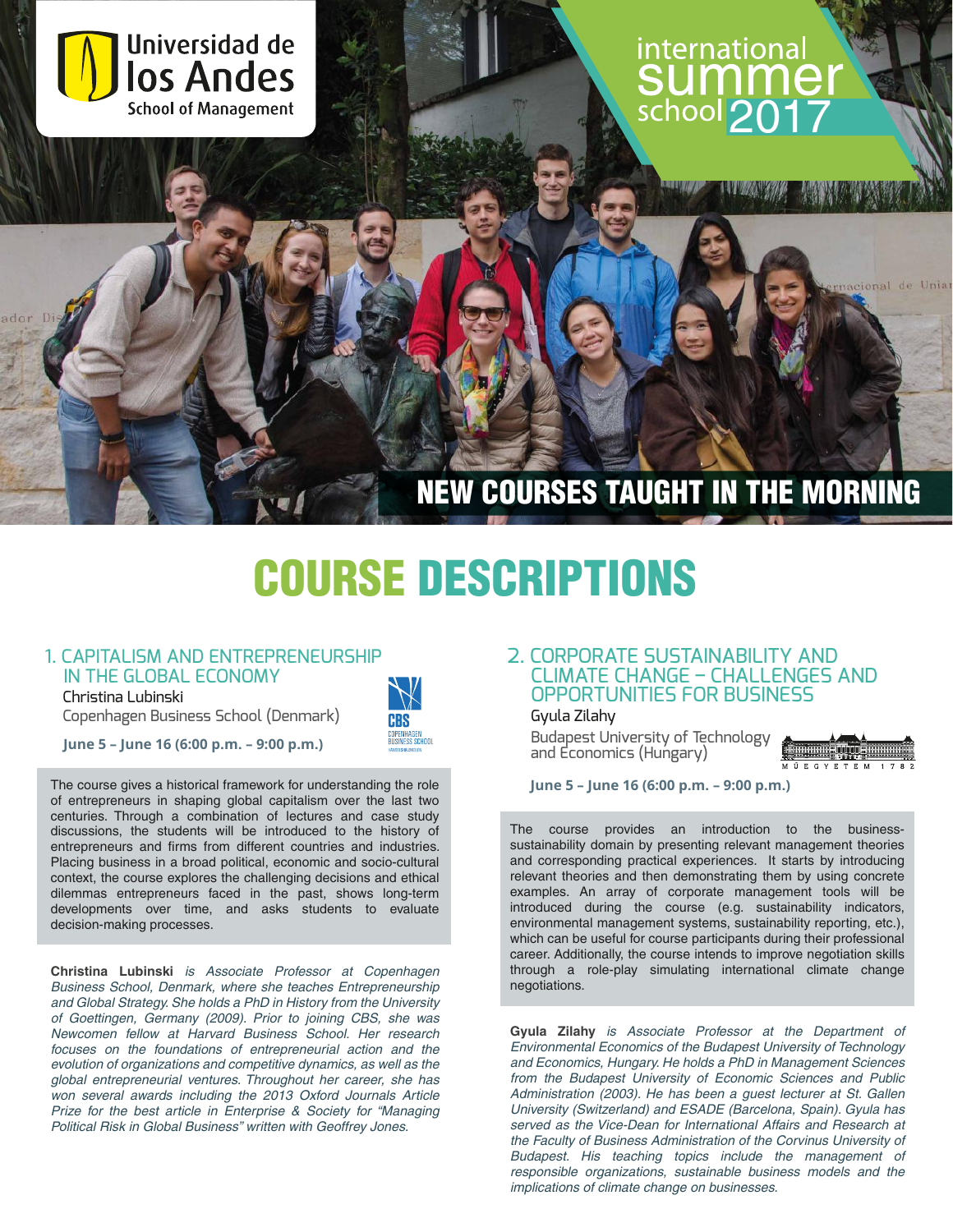#### 3. INNOVATION & ENTREPRENEURSHIP IN THE CREATIVE INDUSTRIES Joeri Mol

The University of Melbourne (Australia)

**June 5 – June 16 (9:00 a.m. – 12:00 m)**



The main objective of the course is to study closely the processes of innovation and entrepreneurship by examining pioneering case studies from the creative industries. Whilst innovation and entrepreneurship take center stage in the management discipline, the creative industries have traditionally been overlooked. It is only recently that the creative industries are being given due consideration in the study of innovation and entrepreneurship. Did you ever wonder: How does James Cameron assemble the thousands of people that work on the movie 'Avatar'? How does a luxury brand like Dior keep innovating in the face of so many copycat fashion houses? These are some of the many questions to answer within this course.

**Joeri Mol** is Senior Lecturer in Organization Studies and Co-Director of the cluster for the study of Organization Society and Markets (COSM) at the University of Melbourne. He holds a PhD in Management Science from Groningen University (2006). Prior to joining the University of Melbourne, he was a Visiting Scholar at the Hitotsubashi University (2003) and the Wharton School (2005). He researches markets and is particularly interested in processes of financialization and evaluation, and how price and value are brought into an (often) uneasy relationship. His work has appeared in the Journal of Management Studies, Sociological Methodology, British Journal of Management and Social Networks, among others.

# 4. MARKETING AND MANAGEMENT IN THE FOOD INDUSTRY

 Miguel Gómez Cornell University (USA)



**June 5 – June 15 (6:00 p.m. – 9:00 p.m.) June 10 (9:00 a.m. – 1:00 p.m.)**

The objective of the course is to reflect on the fundamental principles of marketing and its application to private and public problems typical of the food chain, and to train students in the identification of successful marketing strategies in the food industry. The course addresses a variety of topics, including recent food industry trends in Colombia, Latin America and the world; internationalization of food supply chains; role of customer satisfaction in food retailing; impact of private labels in the food industry; corporate social responsibility; and policies affecting the food industry, among others. The course combines lectures, discussion of case studies, and guest speakers.

**Miguel Gómez** is Associate Professor in the Dyson School of Applied Economics and Management at Cornell University. He holds a PhD in Agricultural and Consumer Economics from the University of Illinois (1999). His areas of expertise include food distribution and marketing, food value chains, pricing and price analysis, and quantitative methods. Prior to joining Cornell University, he was Assistant Professor in the Department of Agricultural and Consumer Economics at the University of Illinois (2007-2008). He has obtained several awards, including the Ruth and William Morgan Assistant Professor in Applied Economics and Management.

#### 5. CATCHING GROWTH WAVES IN EMERGING **MARKETS**

Alonso Martínez Columbia University (USA)



**June 20 – July 1 June 20 – June 30 (6:00 p.m. – 9:00 p.m.) June 24 and July 1 (9:00 a.m. – 12:00 m)**

The course main objective is to develop capabilities to think strategically about capturing growth in emerging markets. It starts by analyzing the comparative development of relevant countries. Subsequent sessions will explore common patterns that occur as these countries go through similar levels of economic development: the evolution of the base of consumers and commonalities and differences in how internal consumption evolves across countries and cultures as people prioritize their needs and wants. The course will focus on key related factors such as retail channels and how government policy may alter certain growth patterns.

**Alonso Martínez** is Senior Lecturer at Columbia Business School and holds an MBA from the Wharton School at the University of Pennsylvania (1982). He combines teaching and research with extensive global experience doing strategy consulting, with particular expertise in emerging markets. Additionally, he was a former Senior Vice President at Booz, Allen & Hamilton (1982-2008). Prior to joining Columbia Business School, he was Project Director of the Global Knowledge Lab on Consumption Patterns at the Wharton School, where he led research on growth related strategies in emerging markets. His focus has been growth related strategies in emerging markets, including international expansion, mergers and acquisitions and go to market strategies.

### 6. NON-MARKET STRATEGY

Ariel Casarín Universidad Adolfo Ibáñez (Chile)



**June 20 – July 1 June 20 – June 30 (6:00 p.m. – 9:00 p.m.) June 24 and July 1 (9:00 a.m. – 12:00 m)**

This course examines the interactions between firm strategy and its business environment. It focuses on firms' nonmarket strategies as it considers how managers should determine the firm's actions in relation to the law, regulation and public policy. The course views the business environment through the lens of general management, asking how legal and social factors contribute to the performance of companies and how managers can harness these forces to their firm's advantage. Topics include issues related to market and government failure, activism, the media, several dimensions of regulation, antitrust, intellectual property, activism and the interaction between markets and the law.

**Ariel Casarín** is Associate Professor of Strategy at Adolfo Ibáñez Business School (Chile). He holds a PhD in Economics from Warwick Business School (2003), an MSc in Economics and Finance from the University of Warwick (1997), and an MSc in Finance from CEMA University (1995). Most of his research concerns regulatory economics, applied industrial organization and non-market strategy. He has served as a consultant to firms, regulators and other institutions including the Treasury Attorney General's Office (Argentina), the World Institute for Development Economics Research (Finland) and the United Nations Research Institute for Social Development (Switzerland).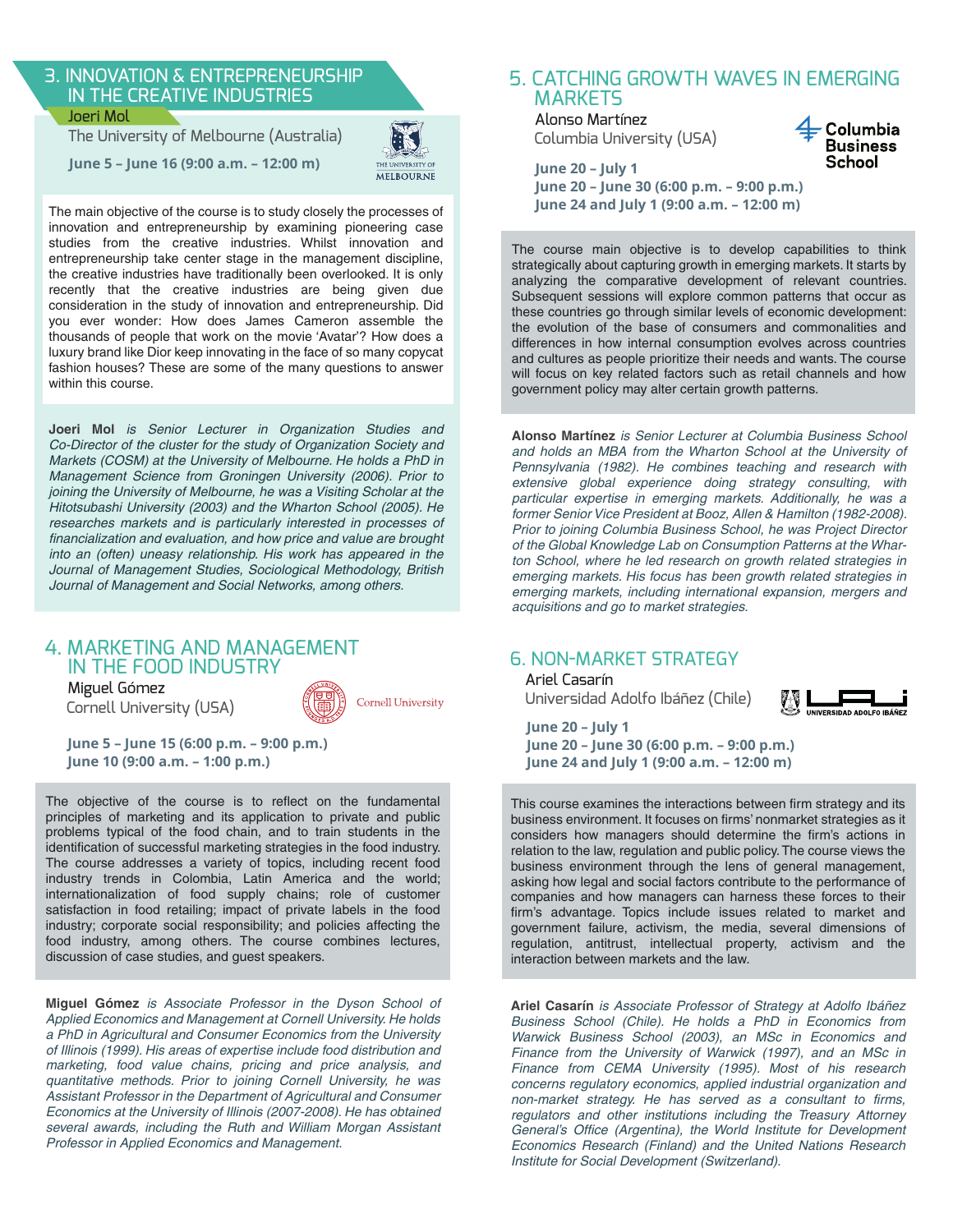# 7. CULTURAL BRANDING STRATEGIES

Benoît Heilbrunn ESCP Europe (France)



**June 20 – July 1 June 20 – June 30 (6:00 p.m. – 9:00 p.m.) June 24 and July 1 (9:00 a.m. – 12:00 m)**

The course main objective is to develop an understanding of the specificities of the cultural approach to brands. The course analyzes how a cultural strategy may help to market values, narratives and codes in order to create economic value. It also questions traditional approaches to marketing and branding by showing that brands create culture rather than merely adapting themselves to existing cultural schemes. The seminar is based on a semiotic and anthropological perspective to understand how brands are built and to analyze how brands can use, produce and market cultural iconicity.

**Benoît Heilbrunn** is Full Professor of marketing and branding at ESCP Europe and the scientific director of the "Marketing and Communication" specialized master. He holds a PhD in Marketing from the Paris - Dauphine University and INSEAD (2003), and has studied philosophy, semiotics and marketing. Moreover, he is Assistant Professor at the IFM (French Institute of Fashion). He has published more than 10 books and 50 articles on consumption, branding and design management. During his professional career, he has participated as marketing and branding consultant for various companies.

# 8. ECONOMIC PSYCHOLOGY

#### Marcel Zeelenberg

Tilburg University (The Netherlands)

TILBURG . **SEE** . UNIVERSITY **June 20 – July 1 June 20 – June 30 (9:00 a.m. – 12:00 m) June 24 and July 1 (9:00 a.m. – 12:00 m)**

This course investigates the psychological and economic processes underlying individual and social decision-making. We will develop an understanding of the differences between major theories and research practices in economics and psychology. We will learn when and why economic theories fail descriptively, and what alternative theories of decision- making have been proposed. Finally, we will address how the findings from psychology and economics can be applied to improve public policy and real-life decision-making.

**Marcel Zeelenberg** is Full Professor of Economic Psychology at Tilburg University. He holds a PhD in Social Psychology from the University of Amsterdam (1996), and studied Cognitive Psychology at Leiden University. Prior to enrolling at Tilburg University, he was a Postdoctoral Research Fellow at the Eindhoven University of Technology and the University of Sussex (1996-1998). He was an Assistant Professor of Marketing at Tilburg University (1998-2000) and was appointed Full Professor of Social Psychology in 2000. He was also the Head of the Social Psychology Department at Tilburg University (2010-2012). His research interests include social and economic psychology, negotiation, consumer behavior and marketing communications.

# 9. REAL ESTATE FINANCE

Jaime Sabal ESADE Business School (Spain)



**July 4 – July 14 July 4 – July 14 (6:00 p.m. – 9:00 p.m.) July 8 (9:00 a.m. – 12:00 m)**

Real Estate is one of the most important assets, as well as a key resource in the economy. Most institutional and individual investors hold a significant proportion of their wealth in property. This course fills a frequent vacuum existing in most business schools in this area by helping students gain an understanding of this important and special business. By the end of the course, participants should be able to analyze, assess and evaluate real estate investment and financing proposals and be prepared to join one of the many professional fields in this line of business.

**Jaime Sabal** is Associate Professor in the Department of Economics, Finance and Accounting at ESADE. He holds a PhD in Finance from the Wharton School at the University of Pennsylvania (1986). He has been Visiting Professor at different universities such as the Stern School of Business at NYU and Instituto Tecnológico de Monterrey (EGADE), among others. He was vice-president of the US consultancy company A.T. Kearney (1995 - 1998) and founder and director of a consultancy firm with broad experience in financial advice projects (1989-1995). His research interests include corporate finance with an emphasis on emerging markets and real estate finance.

# 10. FAMILY, ENTREPRENEURSHIP AND SOCIETYKathleen Randerson

Audencia Business School (France)



**July 4 – July 14 July 4 – July 14 (6:00 p.m. – 9:00 p.m.) July 8 (9:00 a.m. – 12:00 m)**

This course seeks to provide students with an enlightened understanding of the special world of family entrepreneurship. The course will consider the key components that comprise the interface family – entrepreneurship – society with special attention on the aspects that are culturally specific. It will be of interest to all because family supports formally or informally nascent entrepreneurs. In addition, considering the widespread nature of family businesses many students may work in a family firm as employee. The course will be of special interest for students that come from families that own and/or manage one or more business enterprises. Family plays an important role in developing entrepreneurial behaviors of family members and family businesses.

**Kathleen Randerson** is Associate Professor at Audencia Business School, visiting professor at the University of Bergamo (Italy), and affiliate researcher at the EMLyon Business School. She obtained her PhD from the University of Grenoble (2012), where she was adjunct faculty member. Before joining academia, she worked in several high-tech firms and institutions of higher education. Her research interests include Family Entrepreneurship, Corporate Entrepreneurship, Entrepreneurial Orientation, and Internationalization. Currently, she is the Coordinator of the ECSB special interest group dedicated to Corporate Entrepreneurship, Chair of the AOM Entrepreneurship Division Communications Committee, and coordinator of the French STEP (Successful Transgenerational Entrepreneurship Practices) team.